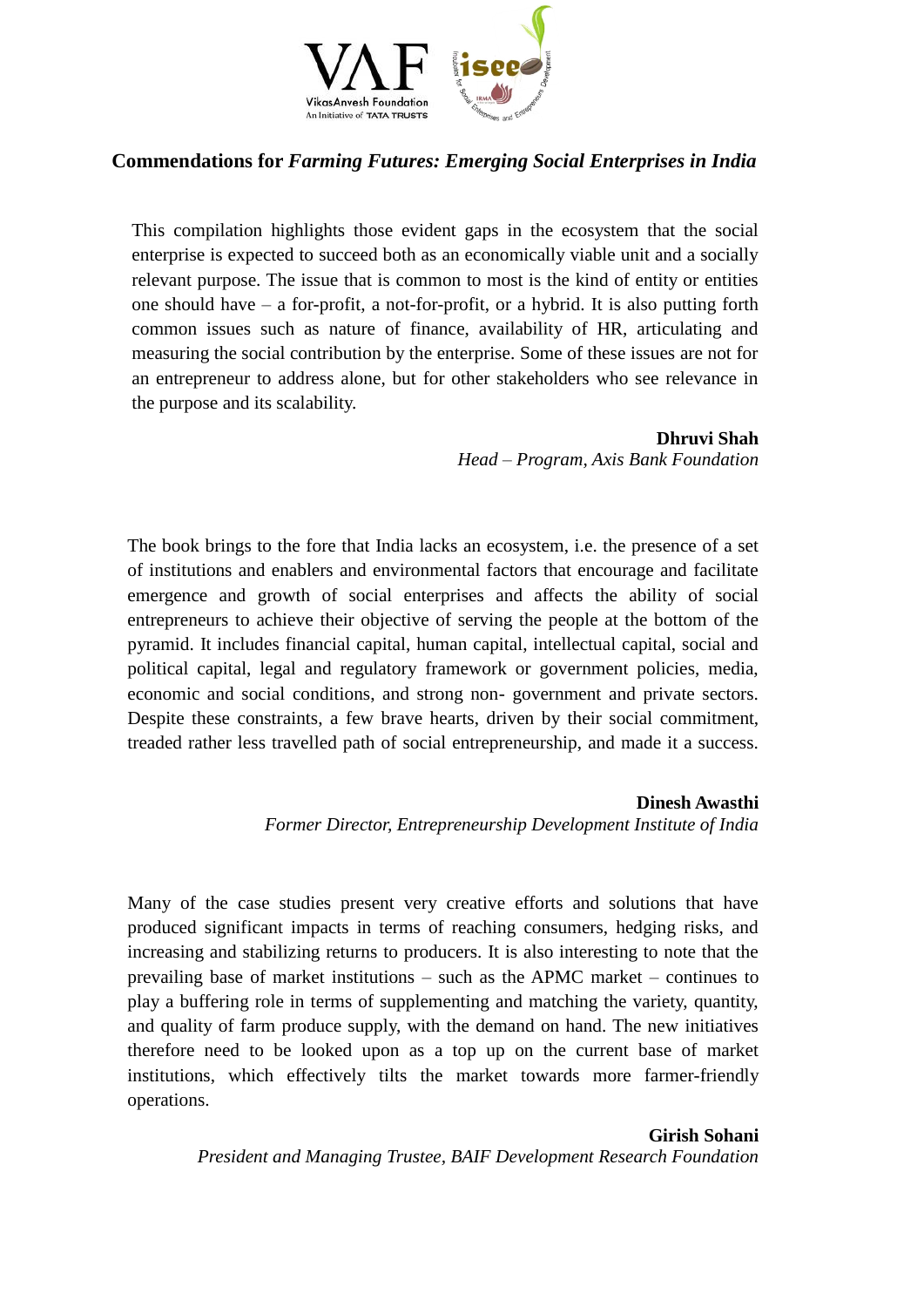

This collection of case studies on agri-based social enterprises is a welcome contribution which fills a critical gap in our understanding of practices which have the potential of turning around Indian agriculture. The cases demonstrate that farming can be a financially worthwhile option by relooking and changing how farming is done; by providing more efficient and non-exploitative linkages to markets and consumers; by providing affordable aids and equipment for farming; or by reducing the information asymmetry; which farmers have when dealing with the market, etc. That is there are opportunities for innovation across the entire value chain and ecosystem of agricultural activities which entrepreneurs can leverage. Moreover, these models also provide a template which can be replicated and scaled across other regions – either by other entrepreneurs or by the state.

### **Madhukar Shukla**

*Chairperson, Fr Arrupe Centre for Ecology and Sustainability, XLRI* 

A 'normal' business entrepreneur generally aims to make money; he (or she) may also aim for a particular lifestyle, or to show that a particular innovation can succeed, and one must hope that most, if not all entrepreneurs are as socially conscious as the rest of us; they at least aim to 'do no harm', and perhaps to do some good if it is possible.

The main motive of social entrepreneurs however, such as the remarkable people described in these case studies, is to do more than this, to do some good, and, if possible, to do a great deal of good. One indicator of their genuine desire to do this, however, is their willingness to make a real sacrifice. The cases describe the harsh reality of the early days of many of the enterprises, how the entrepreneurs had to forego any earnings, in some cases to invest their own savings to keep going, but this kind of sacrifice is quite common for many entrepreneurs.

> **Malcolm Harper**  '*Emeritus' Professor, Cranfield University*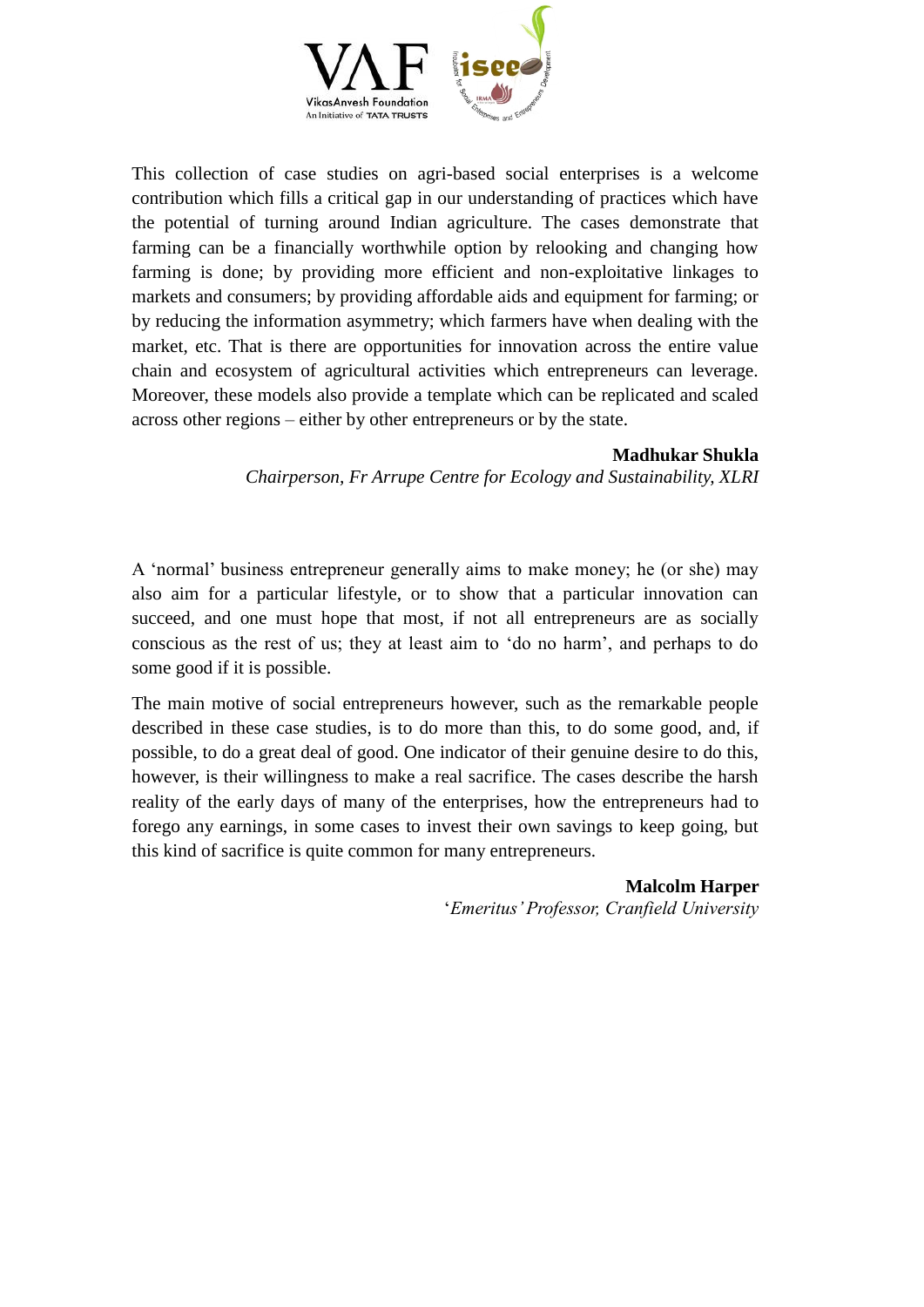

The book is topical and timely, and will be well received, especially at a time when there are large expectations on social enterprises in connecting India to Bharat. I would describe this book as a delicious sandwich – with 15 cases making up an eclectic mix of very different social enterprises promoted by people across the social and economic spectrum. The analytical chapters in the beginning and the end nicely wrap up the conceptual and operational underpinnings of the social enterprises.

### **N. Srinivasan**

# *Senior development professional and Editor, State of India's Livelihoods Report 2018*

The ability to marry profitability with social impact presents certain challenges. One main challenge is that resources for non-profit and for-profit are compartmentalized into for-profit business or not-for-profit and hardly look at the continuum and the need for long-term sustainability. Not balancing funding sources can lead to mission drift at the early stages of the enterprise. Unfortunately, few and relevant hybrid vehicles that meet this dual imperative are in place. The case studies tell us that we need more such vehicles in our developing/emerging economies, provided they are led by motivated and capable social entrepreneurs who are able to balance business aspirations while meeting wider societal transformation and dealing with social injustices.

### **Paula Nimpuno**

*Development Consultant for Southern Africa*

As each of your profiled organizations show (and countless others out there), solving real world problems and managing to make a business out of it is a win-win for both sides, and truly the need of the hour. Every organization you write about has in it a story of determination and an element of doggedness, which is very refreshing.

This book will hopefully answer some of the doubters and naysayers whose impression of the agri-tech sector is one of pessimism. While we all know that our country is still primarily an agricultural driven workforce (largest employer), which delivers way below its potential (disproportionate contribution) to the GDP, the people with the money seem to have little interest in anything to do with agriculture. Perhaps, it is due to ignorance and this is where books like these will show that in most cases, the best businesses are those, that seek to address humanity's biggest challenges, doing so with smart business acumen, and are led by passionate and 'real' people.

# **PradeepNair**

*Regional Director (India, Nepal, and Sri Lanka), Ford Foundation*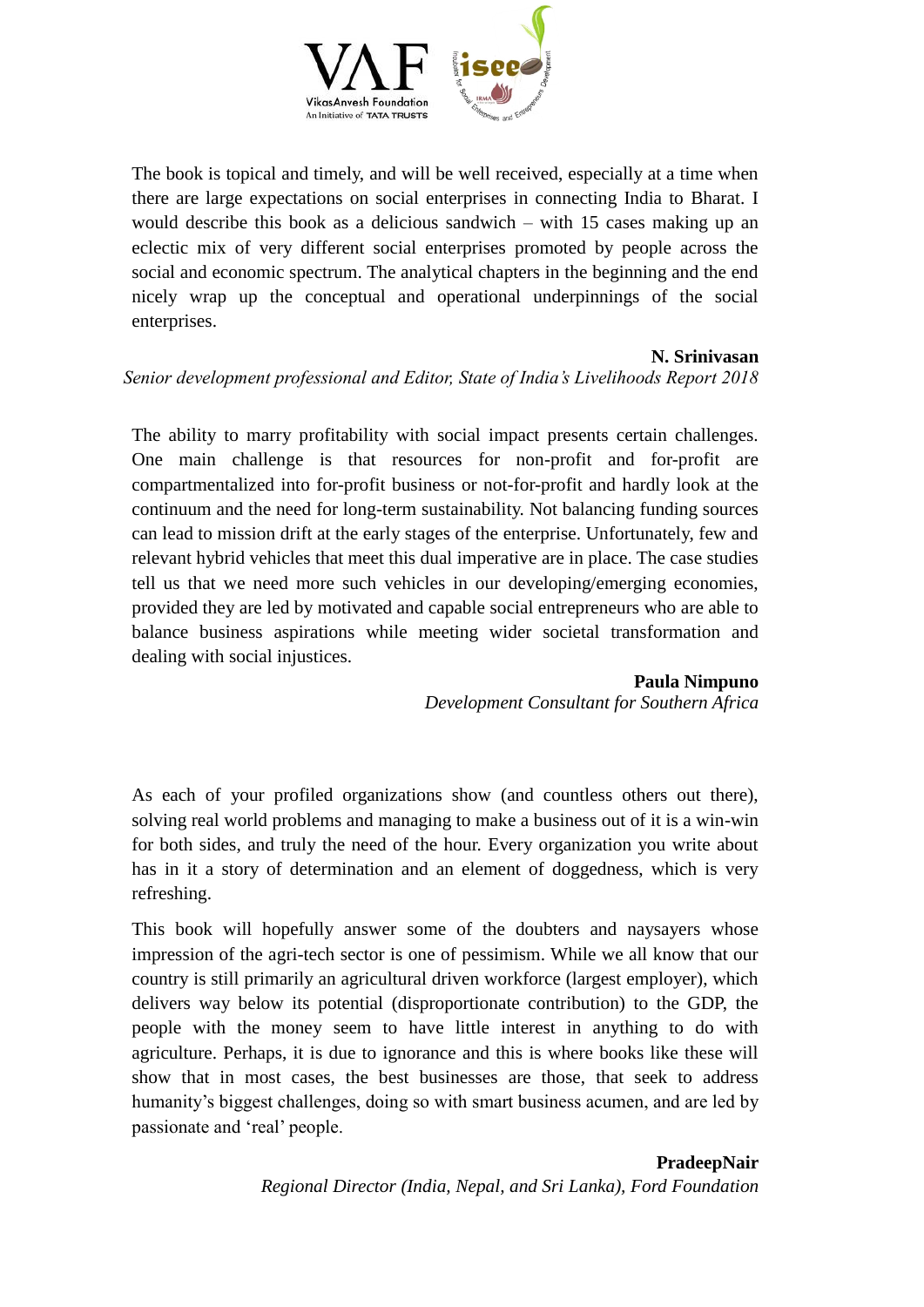

This unique collection of 15 case studies of grassroots agri-enterprises (which are also referred to as social enterprises by some of the case study authors) is a valuable addition to an area where serious academic research has been scanty. Given the overwhelmingly informal nature of rural and agri-enterprises, development literature has not paid sufficient attention to the small but growing number of formal enterprises in this space. In particular, the emerging genre of sociallyconscious and impactful enterprises, often promoted and run by highly qualified professionals who have migrated from successful careers in other sectors, has hardly been examined. Therefore, the wonderfully detailed case studies in this volume pleasantly surprise by cataloguing new approaches and ideas as well as lessons learnt by these fledgling businesses.

# **Pravesh Sharma**

*Co-Founder and CEO at Kamatan Farm Tech Pvt. Ltd* 

In the 2019 budget, the Government of India has announced plans to launch a Social Stock Exchange. This study is therefore extremely timely because there is now likely to be a larger volume of funds for social enterprises. The case studies in this book will hopefully encourage potential investors to appreciate the importance of truly patient capital because often there are no ready-made business models for social enterprise promoters to follow. The learning curves mapped by these diverse case studies are of utmost importance, not because they will lend themselves to direct replication but because they demonstrate the rich rewards of experimentation and innovation by trial and error.

# **Rajni Bakshi**

*Senior journalist and author, Bazaars, Conversations & Freedom* 

This book raises several provocative and timely questions. It is an opportune moment in time for social enterprises for fundamental reflection: What is the real purpose of a social enterprise? How is it distinct or unique from existing institutional models? In a world where conventional businesses are integrating sustainability and purpose in their DNA, how can social enterprises reimagine their purpose and goal posts of success?

### **Reshma Anand**

*Chief Executive Officer, Hindustan Unilever Foundation*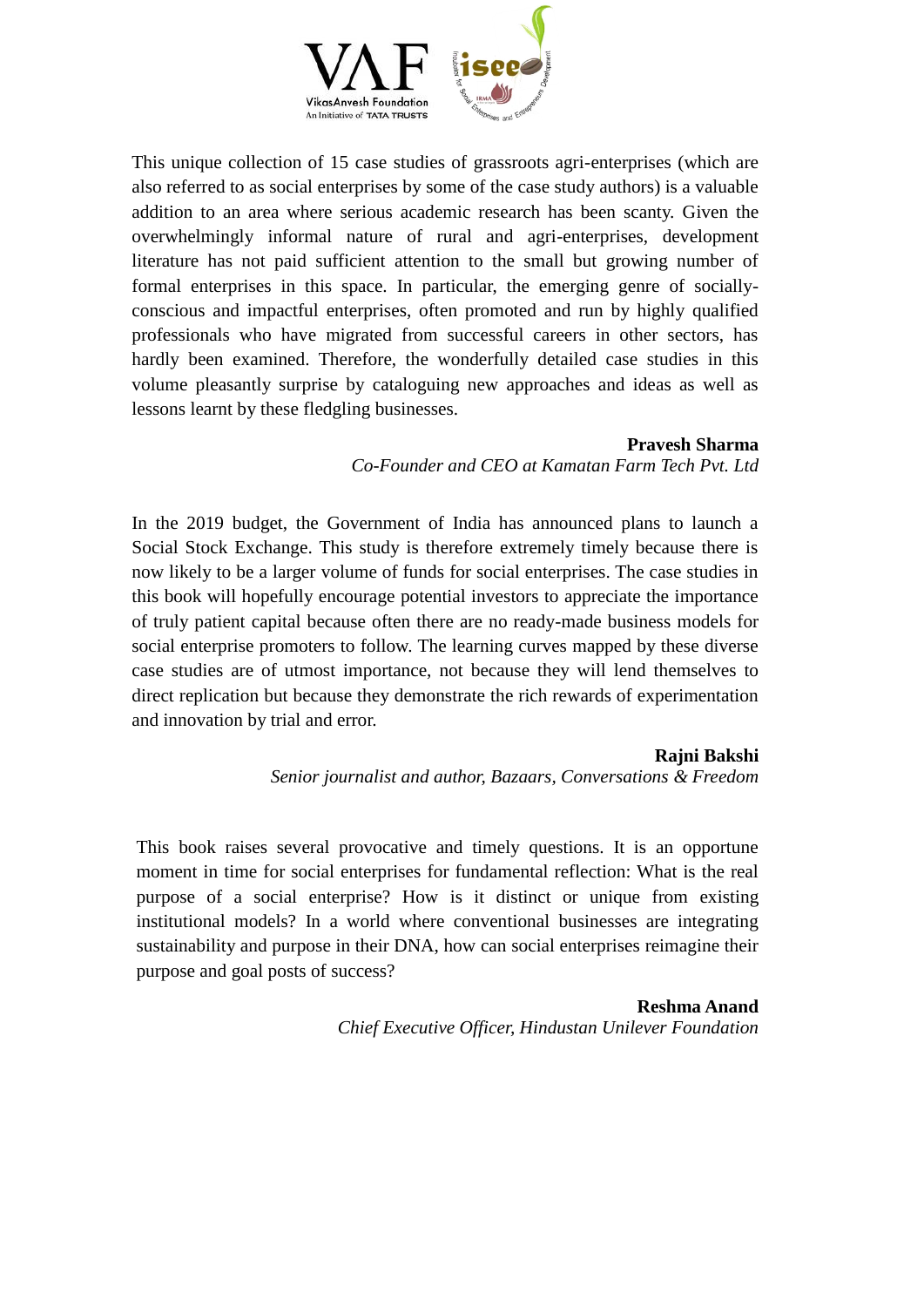

The editors and the case writers of this book provide three distinct contributions to advance the knowledge and practice in the social enterprise space. Firstly, picking as diverse a set of cases as possible, from every conceivable angle. Secondly, for writing the cases as 'organizations in making', piecing the trials, tribulations, and triumphs of the social enterprises as they evolved. Finally, for pulling out insights and helping us imagine an ecosystem in which social enterprises can thrive.

Innovation in this space is required to harness the power of 'and', i.e. leverage the capacity of an enterprise to solve social problems, thereby enabling scale, and not succumb to the tyranny of choosing between social purpose 'or' enterprise objectives, after having started off on the social enterprise path.

> **S. Sivakumar** *Group Head – Agri & IT Businesses, ITC Limited*

Fragmented input, output and credit markets, lack of extension and technical support, postage-stamp sized landholdings, and perverse macro policies have been the bane of India's small holder farming economy. For decades, farmers waited for co-operatives and public sector institutions to provide them these much-needed support and linkages. However, successes have been few and far between. After a long lull, India's agricultural economy is now witnessing the onset of a new wave of institutional activity as part of the newly emerging

start-up ecosystem. The ideological underpinnings of this new wave are best described as compassionate capitalism. Little is known in the public domain about these new businesses with a social purpose, about their trials and tribulations, their often tortuous journeys, the faced and overcome, and their social impact. This volume brings together case studies of 15 such social enterprises and teases out lessons and insights for thousands of such start-ups. India's small farmers need in order to thrive and grow. For all those interested in rural institutions in India, this volume is a Godsend.

> **Tushaar Shah**  *Professor Emeritus, Institute of Rural Management Anand*